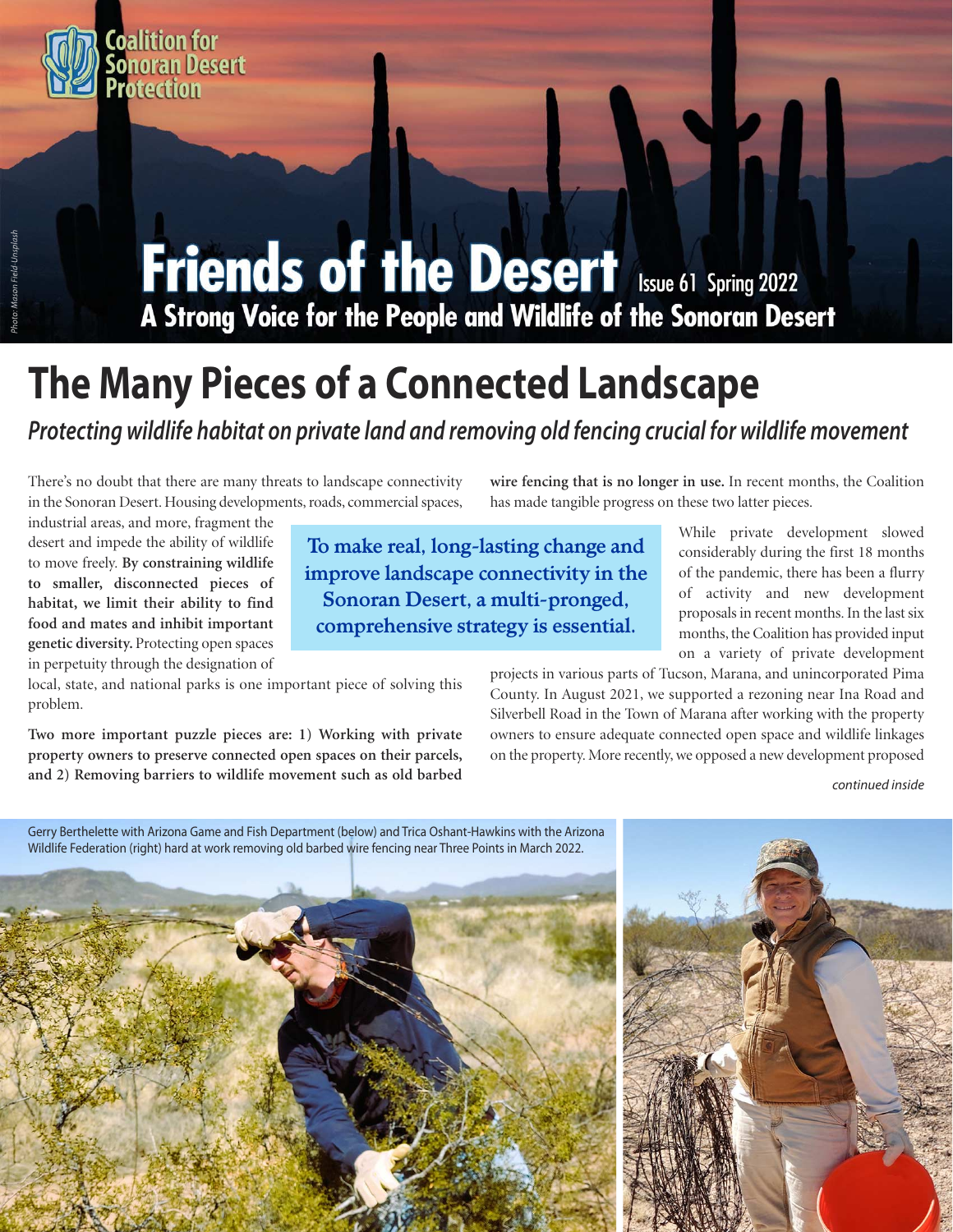

**The Coalition's mission is to protect the biodiversity of the Sonoran Desert in southern Arizona through science-based advocacy, education, and collaboration.** 

We are grateful for the opportunity to live and work on traditionally Native lands, including those belonging to the O'odham, Tohono O'odham, and Pascua Yaqui.

#### **Coalition Member Groups**

Arizona Center for Law in the Public Interest Arizona Native Plant Society Bat Conservation International Cascabel Conservation Association Center for Biological Diversity Center for Environmental Ethics Defenders of Wildlife Desert Watch Environmental Law Society Friends of Cabeza Prieta Friends of Ironwood Forest Friends of Madera Canyon Friends of Saguaro National Park Friends of Tortolita Gates Pass Area Neighborhood Association Genius Loci Foundation Great Old Broads for Wilderness, Tucson Broadband Native Seeds / SEARCH Protect Land and Neighborhoods Safford Peak Watershed Education Team Save the Scenic Santa Ritas Sierra Club, Grand Canyon Chapter Sierra Club, Rincon Group Sky Island Alliance Society for Ecological Restoration Southwestern Biological Institute Tortolita Alliance Tortolita Homeowners Association Tucson Audubon Society Tucson Herpetological Society Tucson Mountains Association Wildlands Network

#### **Carolyn's Corner Embracing Change and New Directions**  *Fence removal, new wildlife bridges, and more*

**As the last two years have more than demonstrated, it helps to cultivate an attitude of adaptability and flexibility in today's world. Along with being able to weather unexpected circumstances and changes in the world that are out of our control, we also must keep our minds open to new ideas and perspectives.** This was demonstrated to me recently when a collaborative partnership the Coalition has been involved with for a long time — the Avra Valley Wildlife Connectivity Working Group, which is largely focused on policy issues and data sharing — decided to focus on on-the-ground projects to improve connectivity for wildlife with a series of volunteer events to remove retired barbed wire fencing in Avra Valley west of Tucson. While the group had identified this as a need a while ago, planning ramped up swiftly last fall and we quickly re-prioritized to make the first event happen in December 2022. A few months later, we have three events under our belts and Avra Valley has 11 miles less fencing out on the landscape that can inhibit wildlife movement.

Along with maintaining our existing programs, we also have new projects on our schedule. **This includes a Tortolita BioBlitz being planned for Fall 2022 with both new and old partners and** 

**following the lead of the Tohono O'odham Nation as planning and siting commences for two new wildlife bridges over State Route 86 near Kitt Peak.**

Coalition staff have also been actively engaging with the principles of diversity, equity, and inclusion for the last 18 months and we are excited to transparently share our DEI goals with

**Along with being able to weather unexpected circumstances and changes in the world that are out of our control, we also must keep our minds open to new ideas and perspectives.**

you soon. Should this work have happened a long time ago? Definitely. But we are "starting where we are" because that's all any of us can do. We are working hard to contribute to a more just, equitable, and inclusive community moving forward.

The Coalition is celebrating the 10<sup>th</sup> Anniversary of our Wildlife Camera Program this year **and next year will mark our 25th Anniversary as an organization.** This fall we will be launching our first paid internship program with the support of the Deupree Family Foundation. I hope we can continue to be an organization that embraces change and the necessary evolution of our work; continues to collaborate with new and long-standing partners; and stands firmly on the foundation of the last 24 years as we innovate and respond to the needs of today. **Thank you for being with us on this journey.** 

Carolyn Campbell

**www.sonorandesert.org**  738 N. 5th Ave., Suite 205 Tucson AZ 85705 Office: **520.388.9925** 

*The Coalition for Sonoran Desert Protection is an independent, nonprofit, tax-exempt 501(c)(3) organization. Contributions to the Coalition for Sonoran Desert Protection are tax-deductible to the extent permitted by law. Our EIN # is 82-2156664.* 

**Carolyn Campbell Executive Director Kathleen Kennedy** Associate Director **Jessica Moreno** Conservation Science Director **Whelan** Operations & Finance Director

> Friends of the Desert is printed on 100% recycled paper. Design & Layout: Julie St. John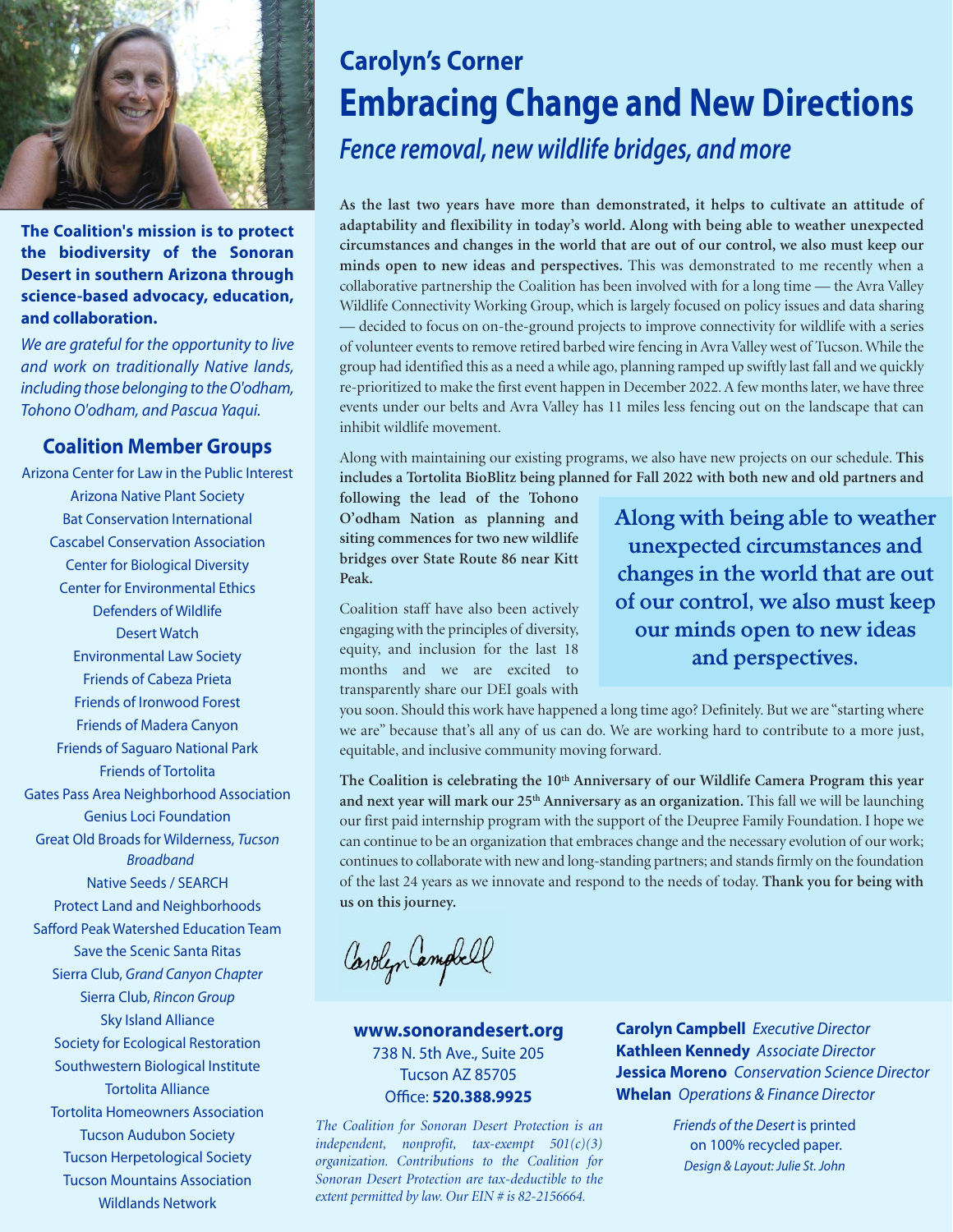## **State Route 86 Wildlife Bridges Move to Siting and Design Phase**

#### *Two new bridges will facilitate movement of bighorn sheep and other wildlife*

**In January 2022, representatives from the Tohono O'odham Nation, Arizona Game and Fish Department, Arizona Department of Transportation, and the Coalition for Sonoran Desert Protection conducted a scouting field trip to finalize the locations of two new wildlife bridges on State Route 86 near Kitt Peak.** These bridges will complement two existing wildlife underpasses built nearby in 2013–2014. The group also identified ongoing maintenance tasks so the wildlife underpasses can continue providing a safe crossing location for wildlife for many years to come.

**The State Route 86 wildlife bridges will be built to attract local bighorn sheep and other wildlife so they can safely cross between the Baboquivari Mountains to the south and mountain ranges to the north.** Under a plan approved by voters in 2006, the Regional Transportation Authority is funding these crossings from \$45 million allocated for wildlife linkage infrastructure projects. We will keep you updated as this project progresses and want to extend a big thanks to the Tohono O'odham Nation and our other partners for leading this project.



## **The Many Pieces of a Connected Landscape** continued from front cover

for the northeast corner of Craycroft Road and the Rillito River. This has led to ongoing discussions and field visits with the property owners to provide our input on how to improve the proposal for wildlife and

wildlife habitat. **Through regular monitoring of new proposals and long-standing relationships with a variety of community partners, we plan to continue advocating for connected open spaces on private land. It is a win-win for the people that will eventually live or work on those parcels and the wildlife that live and move through these areas.** 

In December 2021, a group of 65 volunteers came together one weekend morning and removed three miles of old barbed wire

fencing in northern Avra Valley west of the Tucson Mountains. **Three miles of barbed wire, fence posts, and other related metal was hauled away by project partners. This improved the ability of wildlife to move freely between Tucson Mountain Park, Saguaro National Park, the Tohono O'odham Nation, and Ironwood Forest National Monument.**  In March 2022, a second fence removal event was held in southern Avra Valley near Three Points, resulting in 8 miles of fencing being removed from the landscape. After this event, the steel wire and fence posts were sold to interested buyers, with the generated funds designated for future projects. Saguaro National Park is also holding fence-removal events within the park boundaries by park volunteers, and more events are being planned for the future. You can sign up to receive information about future events on our website.

**To make real, long-lasting change and improve landscape connectivity in the Sonoran Desert, a multi-pronged, comprehensive strategy is essential.** We must continue to opportunistically protect more connected open space and steward open spaces that are already protected. As existing roads are expanded, we must continue to build wildlife bridges, wildlife

**We must approach our goals with the entire community in mind, building relationships with private property owners and working together with them to improve the quality of life for people and wildlife.** 

underpasses, and wildlife fencing to provide safe passages for wildlife and reduce wildlife-vehicle collisions. We must identify barriers to wildlife movement, such as old barbed wire fencing, and remove these barriers

> systematically and consistently. And we must approach our goals with the entire community in mind, building relationships with local governments, indigenous nations, and private property owners and working together with them to improve the quality of life for people and wildlife.

> **Thank you for supporting all of this work — we are in this for the long haul, making investments today for a better tomorrow.**

# **Happy 10th Anniversary to our Wildlife Camera Program!**

In April 2022, our wildlife camera program celebrates its 10th Anniversary. Back in April 2012, we held our first volunteer wildlife camera workshop and placed our first four wildlife cameras out in the field, two on each side of Oracle Road near the then-future sites of the Oracle Road wildlife crossings. Since then, our program has grown and evolved in exciting ways and made tangible contributions to local conservation projects.

Stay tuned for more about this fun anniversary in the coming months, including a look back at some major milestones, checking in with volunteers that have been with us from the start, and some fascinating data analysis.